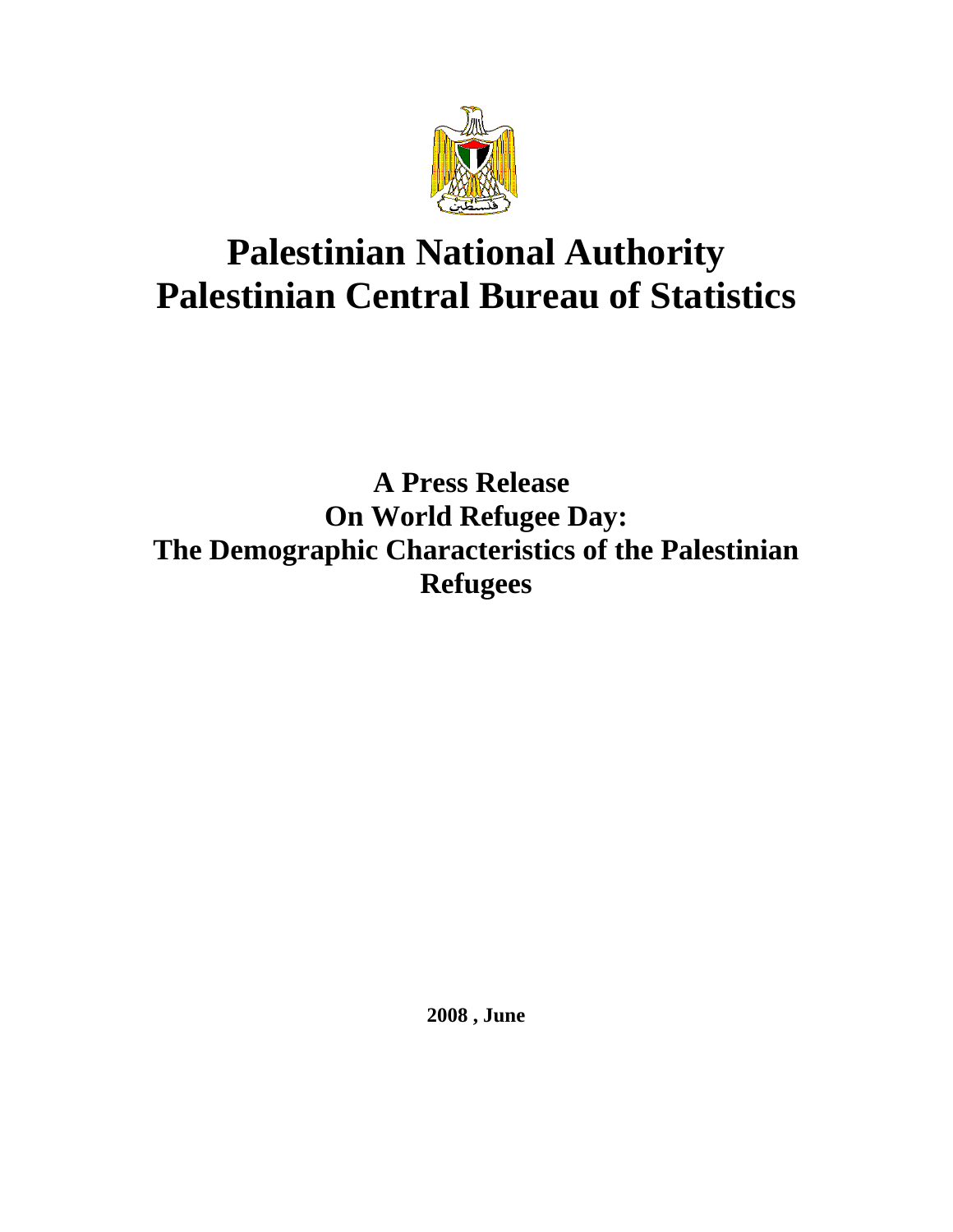# **Palestinian Refugees:**

# **The United Nations (UN) estimated the Palestinian Refugees at 957,000 in 1950.**

Palestinian refugees (1948-1950): different official estimates about the Palestinian refugees between 1948 and 1950 have been issued by different sources; British, American, Palestinian, Israeli and United Nations (Table 1). This table shows that the British, American, and Palestinian estimates are close, while the United Nations has two estimates; the first was 726,000 and the second was 957,000. This variation is due to the fact that the first census was conducted in 1949, while the second estimate was conducted in 1950. Israeli official sources estimated refugees at 520,000, which is 437,000 less than the second UN estimate.

# **Table 1: Palestinian Refugees Estimates by Source of Estimation, 1948-1950**

| Region                | <b>Estimates of the Number of Refugees</b> |                                              |                          |                                      |                                 |  |  |  |  |
|-----------------------|--------------------------------------------|----------------------------------------------|--------------------------|--------------------------------------|---------------------------------|--|--|--|--|
|                       | <b>British Estimates</b>                   | <b>Official American</b><br><b>Estimates</b> | <b>UN Estimates</b>      | Official Israeli<br><b>Estimates</b> | Palestinian<br><b>Estimates</b> |  |  |  |  |
| Gaza Strip            | 210.000                                    | 208.000                                      | 280.000                  | ۰                                    | 201,173                         |  |  |  |  |
| West Bank             | 320,000                                    | $\overline{\phantom{a}}$                     | 190.000                  | ۰                                    | 363,689                         |  |  |  |  |
| <b>Arab Countries</b> | 280,000                                    | 667,000                                      | 256,000                  | $\overline{\phantom{0}}$             | 284.324                         |  |  |  |  |
| Total                 | 810,000                                    | 875,000                                      | 726,000                  | 520,000                              | 849,186                         |  |  |  |  |
|                       | $\overline{\phantom{0}}$                   | $\blacksquare$                               | 957.000                  | 590,000                              | 714,100                         |  |  |  |  |
|                       | $\blacksquare$                             | -                                            | $\overline{\phantom{0}}$ | ۰                                    | 744.150                         |  |  |  |  |
|                       |                                            |                                              |                          |                                      | 780.000                         |  |  |  |  |

#### **Geographic Distribution of Palestinian Refugees at Refugee Camps in Arab Countries:**

#### **UNRWA's Estimate of Palestinian Refugees was about 4.56 million at the end of 2007.**

The humanitarian tragedy that befell the Palestinian people in 1948 was seriously destructive. Approximately 957,000 people – according to UN estimates – were uprooted, expelled and displaced from their lands and homes that came under Israeli occupation. Families were scattered and homes and lands were abandoned. The Palestinian people who became refugees settled in what became densely populated refugee camps – though such camps are not legitimate places for refugees, from a legal point of view – scattered over neighboring Arab countries. Hosting governments allotted some lands owned by the state but mostly privatelyowned and leased by the state for accommodating Palestinian refugees. UNRWA does not own lands and does not recognize officially two refugee camps in the Palestinian Territory. Official refugee camps according to UNRWA's definition are those built on lands especially allocated for this purpose by the hosting government, which may call an area inhabited by a large number of refugees as a refugee camp although the area was not allocated for the purpose of accommodating refugees.

Table 2 shows the distribution of registered Palestinian refugees by UNRWA in Arab countries and the Palestinian Territory within and outside refugee camps. The number of official Palestinian refugee camps, recognized by UNRWA, is 58 including 12 in Lebanon, 10 in Jordan, 9 in Syria, and 27 in the Palestinian Territory (19 in the West Bank and 8 in Gaza Strip.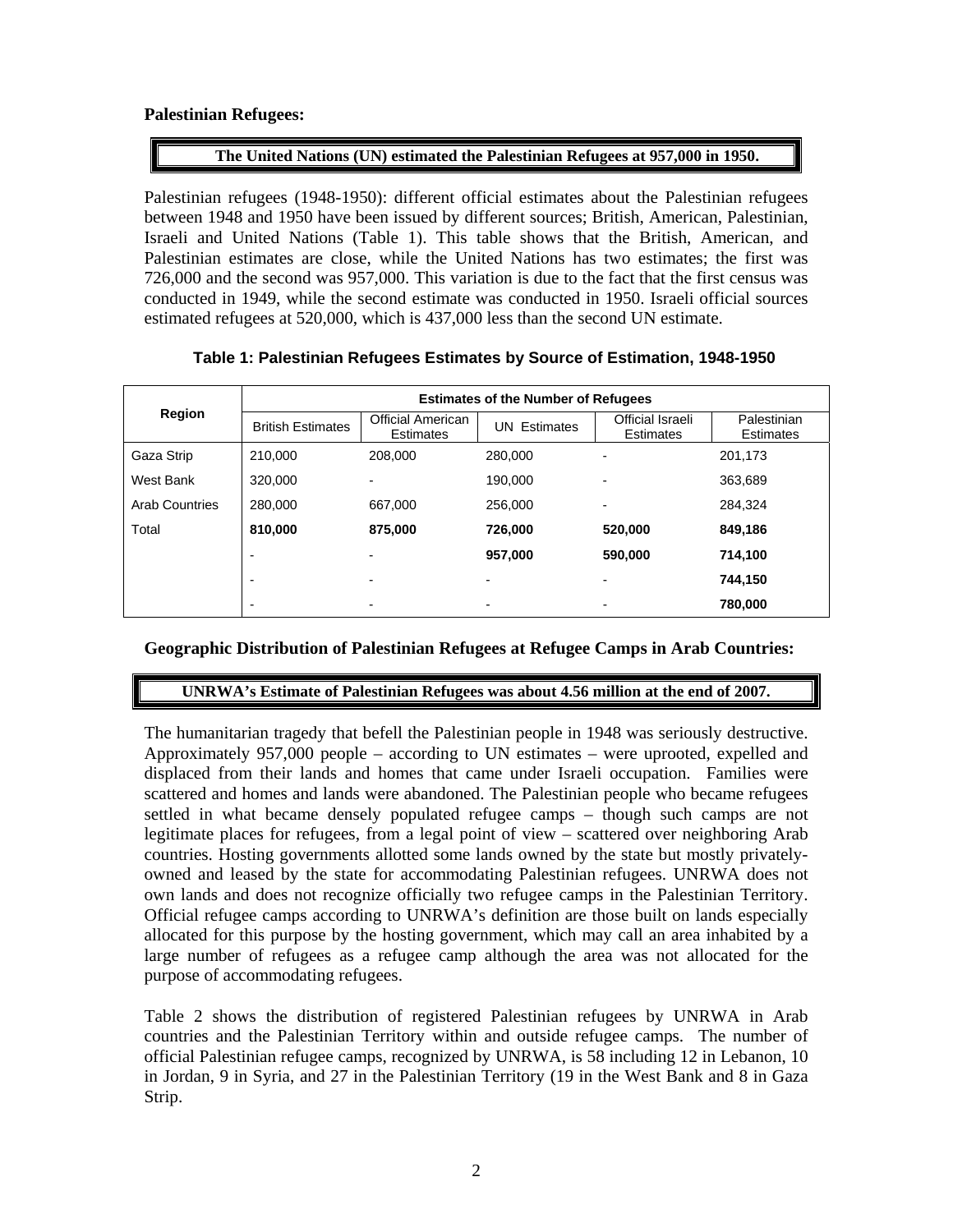UNRWA-registered Palestinian refugees of the West Bank constitute 16.3% of the total registered Palestinian refugees of which 25.4% are living in refugee camps. On the other hand, UNRWA-registered refugees of Gaza Strip constitute 23.0% of the total registered Palestinian refugees of which 45.9% are living in refugee camps in Gaza Strip.

Moreover, UNRWA-registered Palestinian refugees in Jordan constitute 41.7% of the total registered Palestinian refugees of which 17.4% are living in refugee camps. In Lebanon, the registered Palestinian refugees is 9.1% of the total registered Palestinian refugees of which 52.5% are living in refugee camps and in Syria refugees are 9.9% of the total registered Palestinian refugees of which 26.7% of them live in refugee camps.

| Country    | No. of Refugee<br>Camps |           | <b>Registered Refugees at</b><br>Camps | <b>Total Number of Registered</b><br><b>Refugees</b> |            |  |
|------------|-------------------------|-----------|----------------------------------------|------------------------------------------------------|------------|--|
|            |                         | Number    | Percentage                             | Number                                               | Percentage |  |
| Jordan     | 10                      | 330,468   | 17.4                                   | 1,903,490                                            | 41.7       |  |
| Lebanon    | 12                      | 217.441   | 52.5                                   | 413.962                                              | 9.1        |  |
| Syria      | 9                       | 120,383   | 26.7                                   | 451.467                                              | 9.9        |  |
| West Bank  | 19                      | 189,787   | 25.4                                   | 745,776                                              | 16.3       |  |
| Gaza Strip | 8                       | 481.180   | 45.9                                   | 1,048,125                                            | 23.0       |  |
| Total      | 58                      | 1,339,259 | 29.4                                   | 4,562,820                                            | 100.0      |  |

#### **Table 2: Distribution of UNRWA-Registered Palestinian Refugees by Country, Number of Refugee Camps, Number of Registered Refugees in Refugee Camps, and Number of Registered Refugees, December 31, 2007**

According to UNRWA sources, registered Palestinian refugees constitute only 75% of the total number of the Palestinian refugees; so about one million and a half Palestinians are unregistered refugees. Consequently, the total number of Palestinian refugees is more than 6 million including the diaspora around the world.

#### **Distribution of the Palestinian Refugees in the Palestinian Territory:**

#### **44.6% of the Population of the Palestinian Territory are Refugees**

The findings of the Palestinian Family Health Survey of 2006 showed that refugees of the Palestinian Territory represented 44.6% of the total Palestinian Territory population; 19.4% of the total population are refugees in the West Bank and 25.2% of the total are refugees in Gaza Strip. Moreover, refugees constitute 30.9% of the West Bank total population and 67.7% of Gaza Strip total population.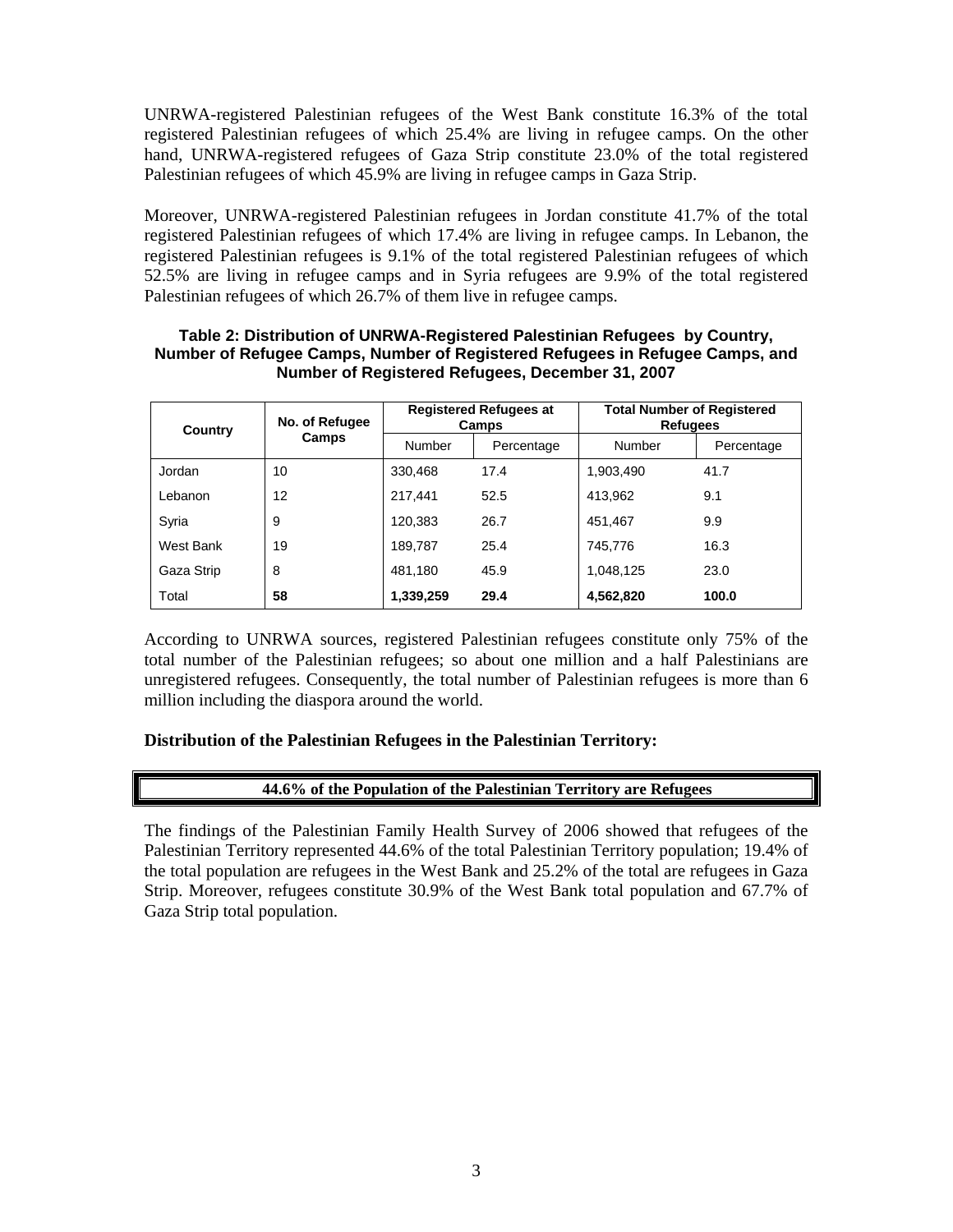# **Table 3: Percentage of the Palestinian Territory Population by Refugee Status and Region, 2006**

|                              | <b>Refugee status</b> | <b>Total</b> |     |  |
|------------------------------|-----------------------|--------------|-----|--|
| Region                       | Refugee               | Non-refugee  |     |  |
| <b>Palestinian Territory</b> | 44.6                  | 55.4         | 100 |  |
| West Bank                    | 30.9                  | 69.1         | 100 |  |
| Gaza Strip                   | 67.7                  | 32.3         | 100 |  |

Data also showed that the refugees constitute 92.3% of the refugee camp population, 41.3% of the urban areas, and 23.3% of the rural areas. Many refugees have moved out of the refugee camps to villages and towns due to socio-demographic and economic reasons such as over crowdedness, marriage and job opportunities.

# **Table 4: Percentage Distribution of Population in the Palestinian Territory by Refugee Status, Region, and Type of Locality, 2006**

| Refugee status/ region       |       | <b>Total</b> |      |      |  |
|------------------------------|-------|--------------|------|------|--|
|                              | Urban | Rural        | Camp |      |  |
| <b>Palestinian Territory</b> |       |              |      |      |  |
| Refugee                      | 41.3  | 23.3         | 92.3 | 44.6 |  |
| Non-refugee                  | 58.7  | 76.7         | 7.7  | 55.4 |  |
| <b>West Bank</b>             |       |              |      |      |  |
| Refugee                      | 32.1  | 18.8         | 90.3 | 30.9 |  |
| Non-refugee                  | 67.9  | 81.2         | 9.7  | 69.1 |  |
| <b>Gaza Strip</b>            |       |              |      |      |  |
| Refugee                      | 53.7  | 84.0         | 93.2 | 67.7 |  |
| Non-refugee                  | 46.3  | 16.0         | 6.8  | 32.3 |  |

# **Age and Sex Structure of the Refugees:**

# **Palestinian refugees are mostly young.**

The population pyramid of the Palestinian refugees does not vary from the demographic structure of the Palestinian society in general. The percentage of individuals below 15 years of age in the Palestinian Territory is 45.7% while for the refugee population the percentage is 45.8% and 45.3% among the non-refugee population. The reason for high percentages of young people in the Palestinian Territory, especially among the refugees, is due to high birthrates. Moreover, the percentages of elderly people among refugees are noticeably low and stand at only 2.8% of the total refugees compared to 3.1% for the non-refugee population.

The percentage of Palestinian refugees aged less than 15 years of the total Palestinian refugees population reached 41.7% in Jordan in 2000, 33.1% in Syria in 2003, and 33.0% in Lebanon in 2006. Sex structure of the refugee population shows that sex ratio among refugees is almost the same as of the non-refugees at 101.8 and 102.0 males per one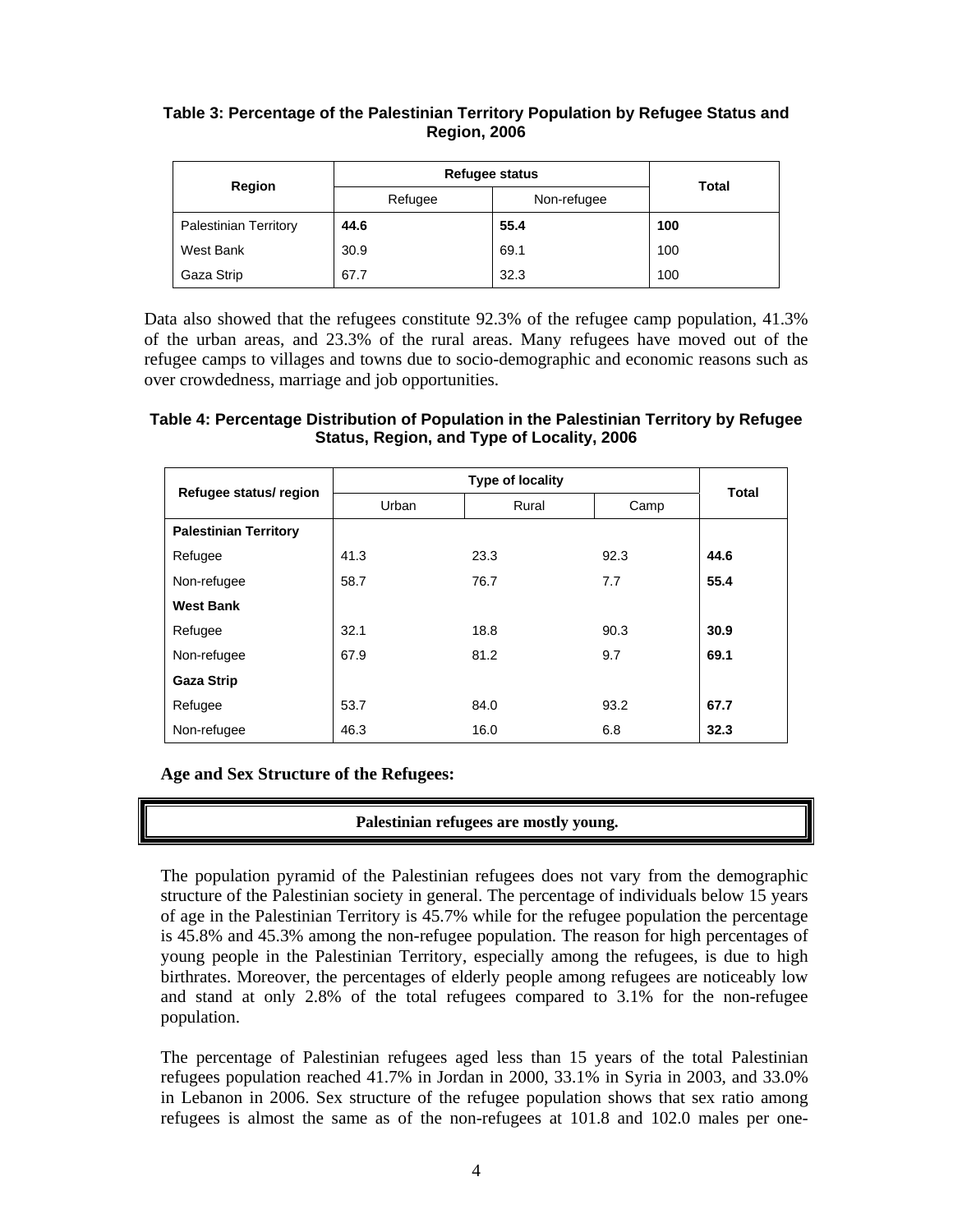hundred refugee and non-refugee females in the Palestinian Territory, respectively, compared to 102.3 for Palestinian refugees in Syria, and 98.5 for the Palestinian refugees in Lebanon.





#### **Fertility Rate Among Refugees:**



Based on the findings of the Palestinian Family Health Survey of 2006, the total fertility rate of the Palestinian Territory in 2006 was 4.6 children and the average number of ever-born children was 4.7. Upon comparing these rates by refugee status, differences are detected between refugees and non-refugees. For instance, the total fertility rate and average number of ever-born children for the refugee population are 4.9 and 4.8, respectively, whereas the same rates for the non-refugee population are 4.3 and 4.6, respectively.

Conversely, the total fertility rate for Palestinian refugee women in 2000 in Jordan is 4.6 children compared to 2.4 in Syria and 2.3 in Lebanon in 2006.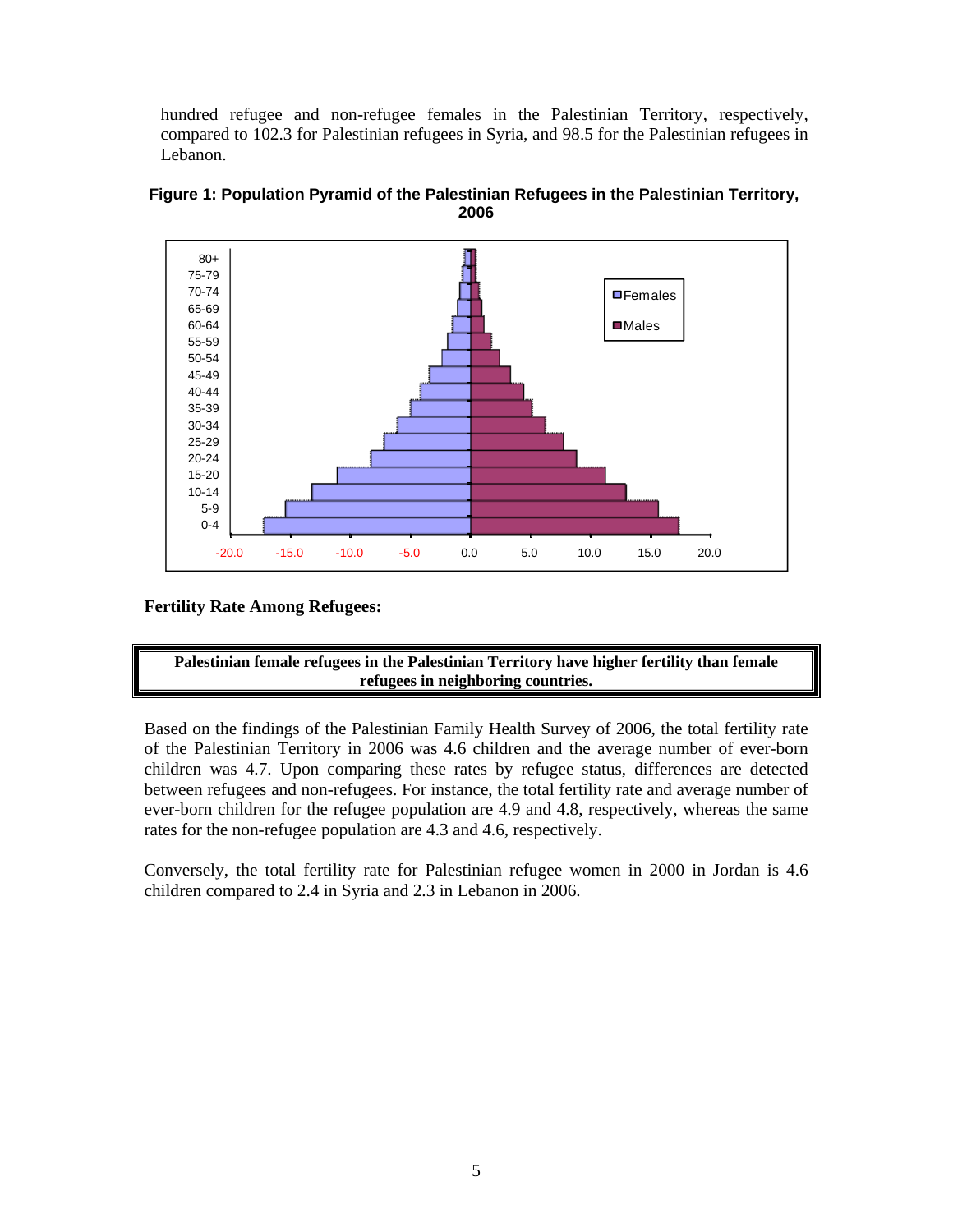|           |         | Refugee status | <b>Palestinian Territory</b> |  |
|-----------|---------|----------------|------------------------------|--|
| Age group | Refugee | Non-refugee    |                              |  |
| $15 - 19$ | 0.6     | 0.8            | 0.7                          |  |
| $20 - 24$ | 1.8     | 1.9            | 1.9                          |  |
| 25-29     | 3.2     | 3.4            | 3.3                          |  |
| 30-34     | 4.7     | 4.6            | 4.6                          |  |
| 35-39     | 5.6     | 5.5            | 5.6                          |  |
| 40-44     | 6.7     | 6.3            | 6.5                          |  |
| 45-49     | 7.2     | 7.1            | 7.2                          |  |
| 50-54     | 7.8     | 7.7            | 7.7                          |  |
| Total     | 4.8     | 4.6            | 4.7                          |  |

#### **Table 5: Ever-married Women aged 15-54 by Age Group, Average Number of Ever-Born Alive Children, and Refugee Status in the Palestinian Territory, 2006**

#### **Household Size:**

**The average size of a household headed by a refugee is 6.3 individuals compared to 6.1 for households headed by non-refugees.** 

Palestinian households are large in size due to many reasons. Arabs have been well-known for their preference for having many children which meant higher social status for the parents and the family. Palestinian households consider children as future support and necessary family labor force to help at family farms, workshops, or stores. Many Palestinians consider children as a 'gift from Allah'.

The average size for Palestinian households in 2006 was 6.2 individuals; 6.3 for refugees and 6.1 for non-refugees. The average size of a Palestinian refugee household in Jordan, Syria, and Lebanon was 5.4, 4.1, and 3.8 respectively in 2006. The large average household size among refugees is due to high childbirth rates, especially in Gaza Strip, and the widespread phenomenon of extended families. The percentage of refugee households of more than 8 members reached 32.4% of the households compared to 28.6% for non-refugees.

| <b>Household Size</b>         | <b>Refugee status</b> | <b>Total</b> |      |  |
|-------------------------------|-----------------------|--------------|------|--|
|                               | Refugee               | Non-refugee  |      |  |
| 1                             | 3.2                   | 3.2          | 3.2  |  |
| 2                             | 6.9                   | 7.4          | 7.2  |  |
| 3                             | 6.8                   | 6.8          | 6.8  |  |
| 4                             | 10.6                  | 11.6         | 11.2 |  |
| 5                             | 12.0                  | 13.5         | 12.9 |  |
| 6                             | 15.0                  | 15.2         | 15.1 |  |
| 7                             | 13.1                  | 13.7         | 13.5 |  |
| 8                             | 11.4                  | 11.1         | 11.2 |  |
| 9                             | 8.1                   | 7.5          | 7.8  |  |
| $+10$                         | 12.9                  | 10.0         | 11.1 |  |
| <b>Total</b>                  | 100                   | 100          | 100  |  |
| <b>Average Household Size</b> | 6.3                   | 6.1          | 6.2  |  |

**Table 6: Percentage Distribution of Households in the Palestinian Territory by Household Size and Refugee Status, 2006**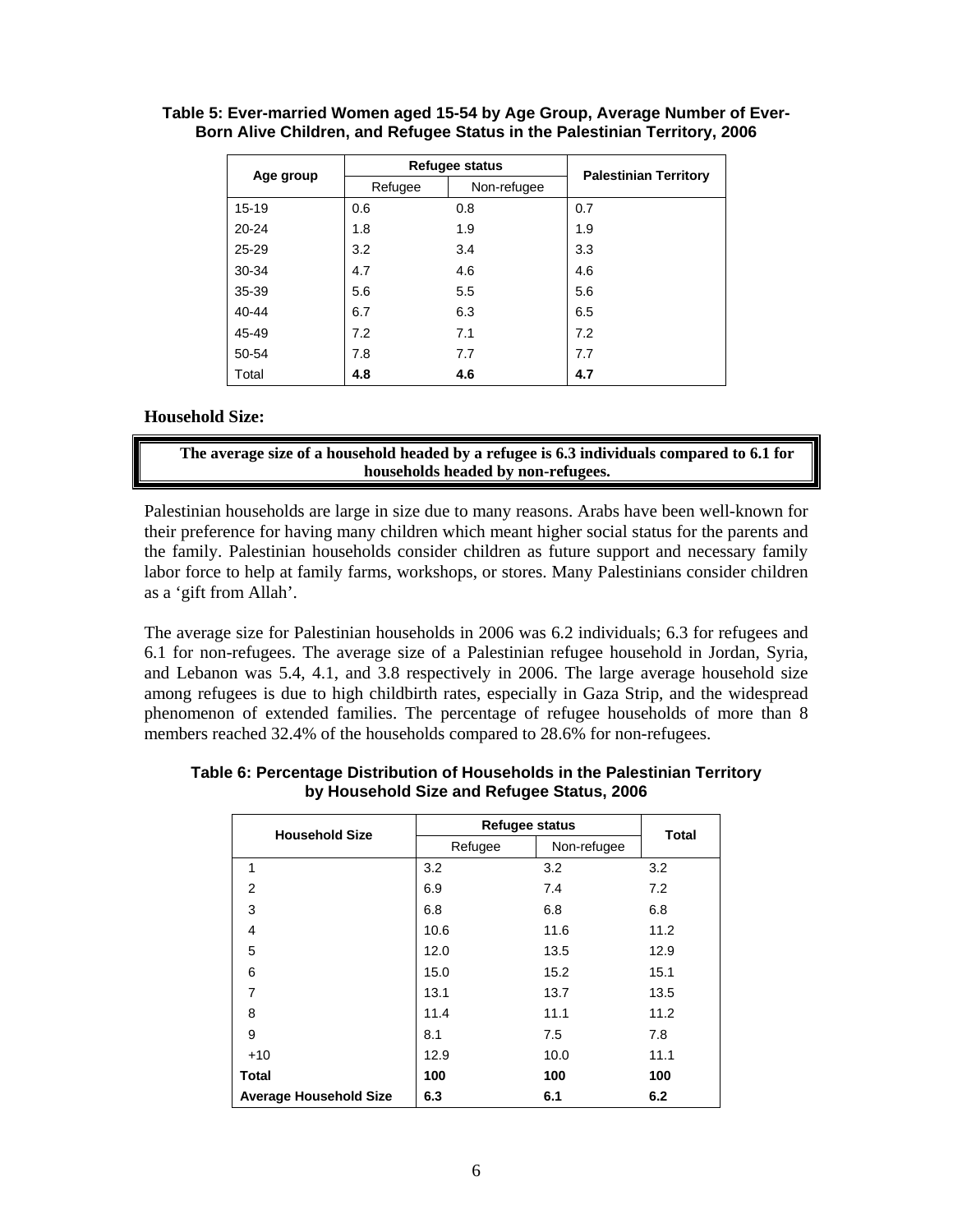# **Health Status:**

# **Disability:**

#### **There is a high percentage of disabilities among Palestinian refugees in the Palestinian Territory**

According to the findings of the Palestinian Family Health Survey of 2006, 2.6% of Palestinian refugees are disabled compared to 2.4% for non-refugees. The percentage of the physically disabled who are Palestinian refugees is higher than non-refugees, at 50.1% and 45.6%, respectively. The percentage of Palestinian refugees with visual disability is 27.4% compared to 27.1% for non-refugees. Moreover, findings of the Disabled Social and Health Situation Survey, 2005 showed that 5,042 are disabled representing 2.9% of the Palestinian refugees in Palestinian refugee camps in Syria, of which 3.3% were males and 2.5% were females. Additionally, the percentage of disabled people living at refugee camps in the Palestinian Territory is higher than the percentages of disabled people living in urban and rural areas at 3.0%, 2.4%, and 2.5%, respectively.

**Figure 2: Percentage of Disabled Refugees in the Palestinian Territory by Type of Disability, 2006** 



#### **Chronic Diseases:**

According to findings of the Palestinian Family Health Survey of 2006, 9.8% of Palestinian refugees suffer chronic diseases and receive medication; this is higher than the national percentage of 9.6% and the non-refugees percentage of 9.4%. Moreover, 3.6% of Palestinian refugees have hypertension which is higher than the national percentage of 3.3% and 3.1% for non-refugees.

| Table 7: Chronic Diseases by Refugee Status and Type of Disease, 2006 |
|-----------------------------------------------------------------------|
|                                                                       |

| Refugee     | <b>Type of Disease</b> |              |                                  |        |       |        |        |          |         |
|-------------|------------------------|--------------|----------------------------------|--------|-------|--------|--------|----------|---------|
| status      | <b>Diabetes</b>        | Hypertension | cardiovascular<br><b>Disease</b> | Cancer | Ulcer | Asthma | Anemia | Epilepsy | Healthy |
| Refugee     | 2.7                    | 3.6          | 1.2                              | 0.1    | 0.9   | 0.9    | 0.2    | 0.2      | 90.0    |
| Non-Refugee | 2.6                    | 3.1          | 1.2                              | 0.1    | 1.2   | 0.2    | 0.2    | 0.1      | 90.4    |
| Total       | 2.6                    | 3.3          | 1.2                              | 0.1    | 1.1   | 0.2    | 0.2    | 0.2      | 90.2    |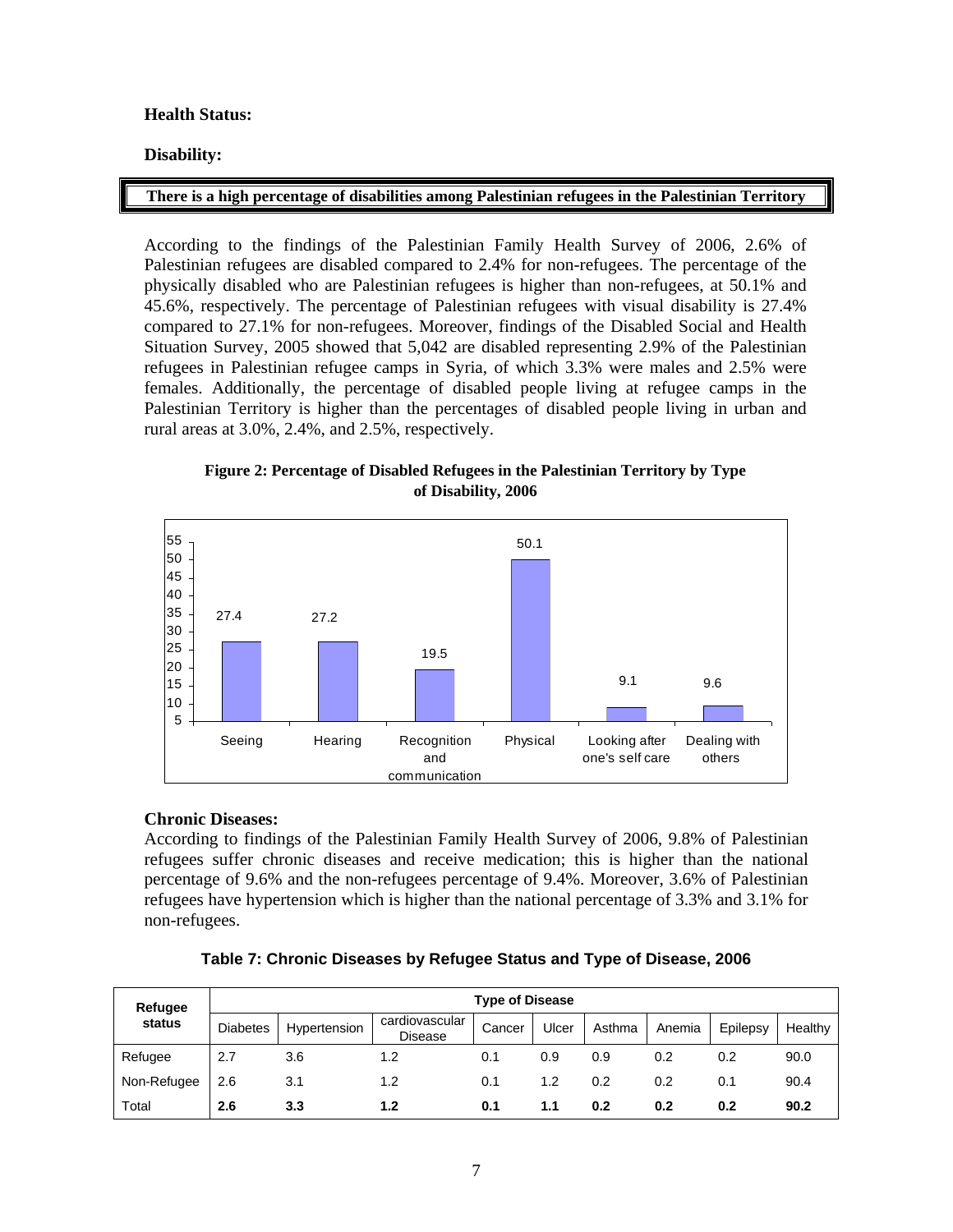#### **Smoking:**

The findings of the Palestinian Family Health Survey of 2006 showed that 17.6% of Palestinian refugees living in the Palestinian Territory aged 10 years and over are smokers, which is lower than the percentage for non-refugees and the national level of 18.8% and 18.3%, respectively. In regard to age, data showed that the percentage increases by age; it was 3.6% for refugees aged (10-19) years, 29.8% for refuges aged (40-49) years and 15.2% for refugees aged 60 years and over.

## **Poverty among Refugees in the Palestinian Territory**

#### **Households headed by refugees are poorer than households headed by non-refugees.**

Data shows that refugee camps in the Palestinian Territory suffer the highest percentages of poverty. According to data on consumption patterns among households in the Palestinian Territory, 38.6% of refugee camp households suffer from poverty compared to 29.5% and 29.3% for rural and urban households, respectively. High percentages of poverty in refugee camps could be due to high percentages of unemployment, high dependency ratio, and large household size compared to urban and rural areas. Gaza Strip has the highest poverty rates regardless of type of locality. Moreover, the absolute poverty rates among Palestinian refugees in Lebanon, Jordan, and Syria by the end of 2007 were 12.0%, 3.0%, and 7.0%, respectively, according to UN estimates.

The percentage of refugee-headed households in the Palestinian Territory was 44.6% in 2006; however, they constituted 43.1% of the poor. The high rates of poverty among refugee-headed households could be due to the high poverty rates at refugee camps and in Gaza Strip in general. According to findings, the majority (42.1%) of the poor households that are headed by refugees live in refugee camps compared to 16.7% and 41.2% in rural and urban areas, respectively.

| <b>Refugee Status of the</b> | <b>Poverty</b> |              | <b>Poverty Gap</b> |              | <b>Poverty Severity</b> |              | <b>Deep Poverty</b> |              |
|------------------------------|----------------|--------------|--------------------|--------------|-------------------------|--------------|---------------------|--------------|
| head of Household            | Value          | Contribution | Value              | Contribution | Value                   | Contribution | Value               | Contribution |
| Refugee                      | 33.3           | 43.1         | 9.5                | 45.8         | 5.2                     | 48.5         | 20.9                | 44.9         |
| Non-refugee                  | 29.1           | 56.9         | 7.5                | 52.2         | 3.6                     | 51.5         | 17.0                | 55.1         |
| Total                        | 30.8           | 100.0        | 8.3                | 100.0        | 4.2                     | 100.0        | 18.5                | 100.0        |

**Table 8: Poverty Rates by Households' Actual Monthly Consumption Patterns and Refugee Status of the Head of Household, 2006**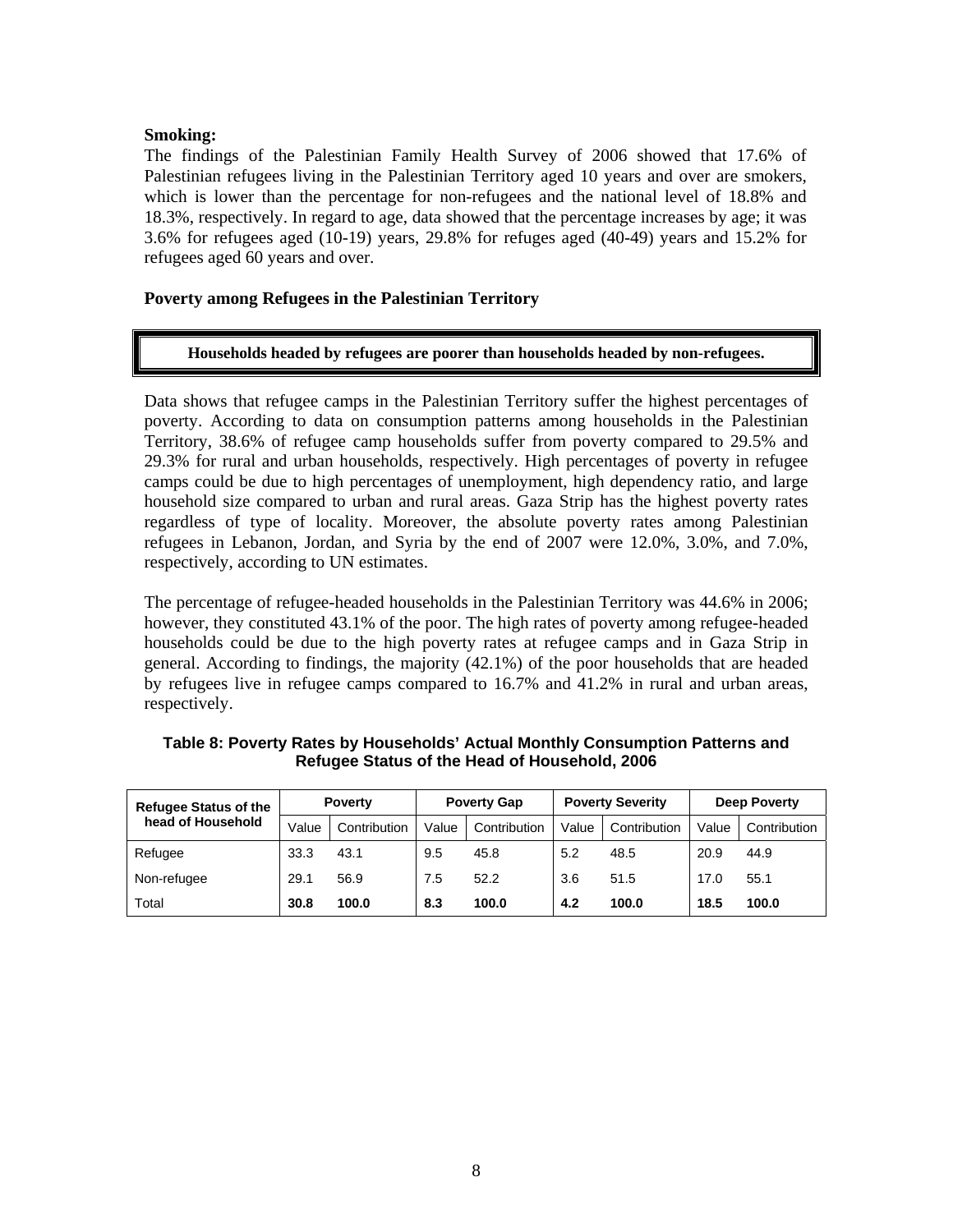**Palestinian Refugees in the Labor Force** 

**Palestinian refugees have lower percentage of participation in the labor market compared to non-refugees.** 

According to the findings of the Labor Force Survey of the first quarter of 2008, the percentage of 15 years old and above refugees in the Palestinian Territory taking part in the labor force is lower than the percentage of non-refugees of the same age category participating in the labor force: 38.5% of the refugees and 42.2% of the non-refugees. The same goes for the percentage of female refugees' participation in the labor force, which stood at 14.2% compared to 15.1% for non-refugee females.

Moreover, the same survey showed that there is a noticeable difference in unemployment rates between refugees and non-refugees. For instance, 26.1% of the refugee population are unemployed compared to 20.0% for the non-refugee population. Labor data in Jordan showed that unemployment among Palestinian refugees in Jordan in 2000 reached 13.0%, 11.0% for males and 23.2% for females.

# **Main Occupation**

The data of the  $1<sup>st</sup>$  quarter of 2008 showed that technicians, assistant technicians, and clerks constitute the largest occupation sector of the Palestinian population (aged 15 and above), representing 27.5% of refugees and 20.7% of non-refugees. Legislators and managers constitute the occupation with the lowest percentage among refugees and non-refugees at 3.6% and 4.2%, respectively.

Labor force distribution in the Palestinian refugee camps in Jordan vary according to sex. For instance, trade, restaurants, and hotel sectors attract 29.0% of the male members of the labor force whereas the industrial sector attracts one-third of the female members of the labor force. Moreover, 31.0% of the male labor force is skilled labor and more than one-third is unskilled in primary works. Conversely, almost one-half of the females taking part in the labor force are skilled laborers in primary works and 30.0% of them work as technicians or as clerks.

In Syria, 50.4% of the labor force of the Palestinian refugee population work in operating and assembling machines, 22.0% are professionals and technicians, and 17.5% work in the service sector. Moreover, 19.2%, 17.7%, and 15.3% of the Palestinian refugees labor force work in mining and quarrying, manufacturing industry, and construction respectively.

Palestinian refugee camps labor force in Lebanon is mainly involved in trade, restaurants, and hotels sectors (26.7%), construction (18.9%), and mining, quarrying, and manufacturing industry (13.6%). Moreover, approximately one-third of the females taking part in the labor force are involved in education and health.

#### **Place of work**

The percentage of Palestinians aged 15 and over working in the West Bank is 59.0%, 43.3% for refugees and 69.7% for non-refugees. This is largely due to a concentration of refugees working in Gaza Strip where the percentages are 47.1% for the refugees and 18.0% for the non-refugees. The percentage of Palestinians working in Israel and settlements is 11.2% of which 9.6% for refugees and 12.3% for non-refugees.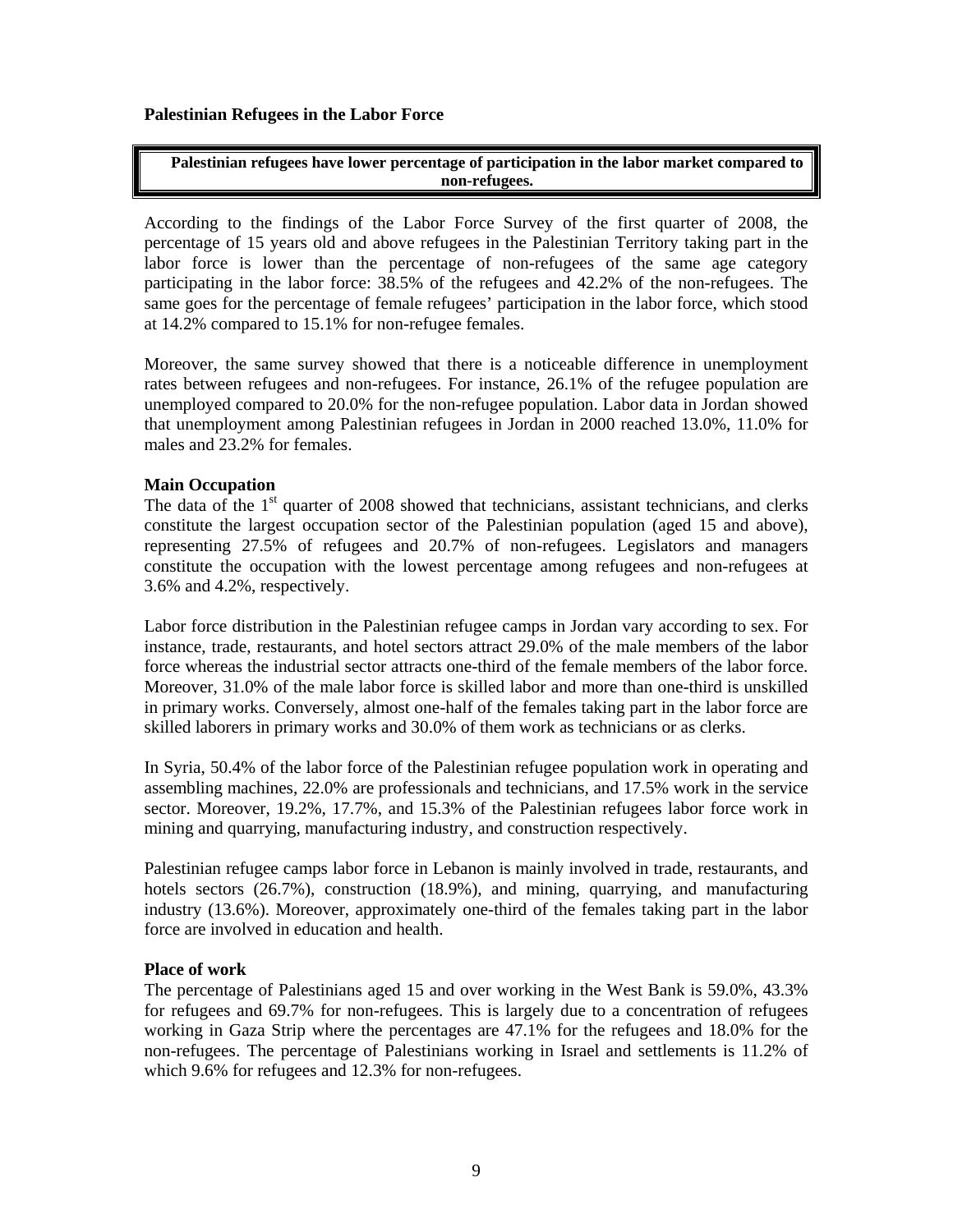# **Employment**:

Approximately 62.5% of the employed are wage employees (67.7% for refugees and 58.9% for non-refugees). The percentage of those who own their own business is 24.3% (21.0% for refugees and 26.5% for non-refugees).

# **Education among Refugees:**

# **High rates of Palestinian refugees hold university degrees; there are low rates of illiteracy among Palestinian refugees compared to non-refugees.**

Contrary to the rates of poverty and unemployment, illiteracy rates among Palestinian refugees in the Palestinian Territory are lower than for non-refugees. Illiteracy rates for Palestinian refugees in 2007 for individuals aged 15 years and over is 5.7% compared to 6.5% for non-refugees. Moreover, the rate of Palestinian refugees aged 15 and over holding the first university degree and higher is 9.2% of the total number of the refugee population of the same age group compared to only 8.4% for non-refugees.

The illiteracy rate among Palestinian refugees in Jordan 2000 was approximately 17.6%, in Syria the rate in 2006 was 16.5%, and in Lebanon the rate in 2006 was almost 25.5%.

# **Literacy**

According to 2007 data, literacy among refugee individuals aged 15 years and over was 94.3% (97.6% for males and 90.9% for females) compared to 93.5% for non-refugees (97.0% for males and 89.9% for females)

# **Education Enrollment**

According to the 2006 data, the enrollment rate in education for individuals aged 6 years and over among Palestinian refugees was 47.2%, 46.6% for males and 47.8% for females. These rates are higher than those of non-refugees, which stood at 45.2%, 44.8% for males and 45.5% for females. The enrollment percentage for Palestinian refugees aged 6-24 and living in Jordan in 2000 was approximately 66.0%. In Syria, the enrollment rate for Palestinian refugees aged 7-24 years in 2005-2006 was approximately 64.2%. Additionally, the same rates for Palestinian refugees aged 7-17 years and living in refugee camps in Lebanon in 2005-2006 were approximately 25.5%, 55.1% for males and 59.3% for females.

#### **Dropout**

The dropout rate for refugees aged 6 years and over at schools in the Palestinian Territory in 2006 reached 22.6%, 23.4% for males and 21.8% for females compared to 27.2% for nonrefugees, 28.6% for males and 25.7% for females.